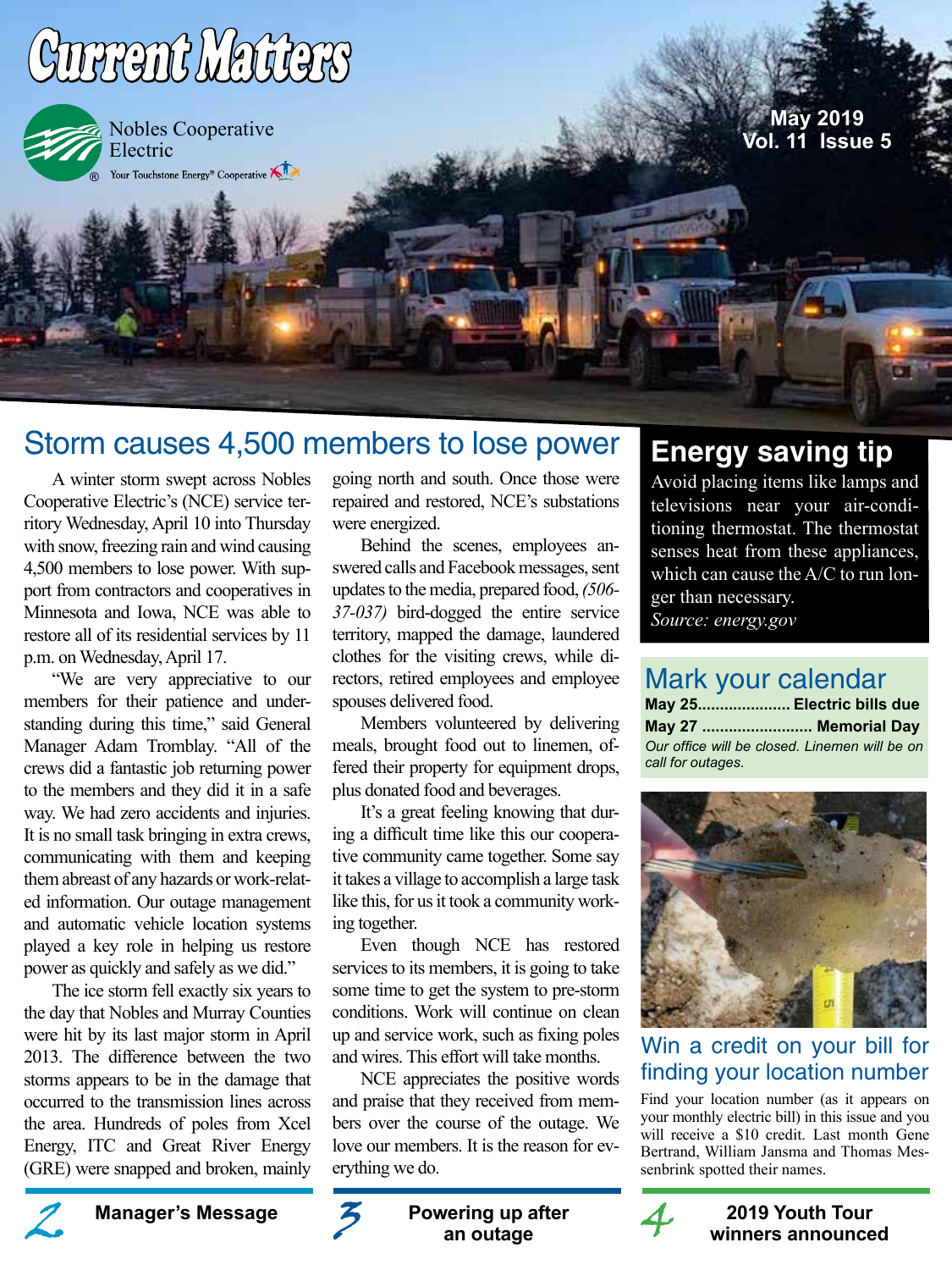



A word from your General Manager *Adam Tromblay*

# Restoring power during the ice storm

I want to expand on the cover story with a few more variables and obstacles we faced in the recent storm. This storm brought down more transmission poles than any other storm in the history of our primary wholesale power supplier, *(14-30-5)* GRE. That is a huge statement since GRE's footprint covers southwestern Minnesota, where we call home, to the Arrowhead region and everything in between. We are also provided transmission services from Xcel Energy and ITC. Since the majority of our substations were out of power due to the transmission lines feeding them, we had a few entities to coordinate with. All of our transmission partners worked hard to restore services to us, but it takes time to gather the materials and manpower needed in a storm of this magnitude. With hundreds of structures down, the companies quickly pooled resources and brought in help from surrounding states to resume operations.

You will see these companies and contractors in the area working for a while yet, as they too have to

# Does Minnesota need an increased Renewable Energy Standard (RES) mandate?

The 91<sup>st</sup> Minnesota Legislature is proving to be an important session for energy issues and your electric cooperative. Since convening on Jan. 8, bills have been introduced to increase the RES mandates for all utilities. This includes the Governor's 100 percent carbon-free mandate by 2050. But does Minnesota really need to increase the RES mandate? Minnesota Rural Electric Association Director of Government Affairs and General Counsel Joyce Peppin said, "We are very concerned about proposals that would derail market forces and ignore the engineering limits of existing technology. Proposals to dramatically increase Minnesota's RES will turn the current market dynamics on their head by imposing mandates that inevitably push the price of producing renewables higher. Why should everybody pay higher prices to achieve what the market is already accomplishing?"

The national electric grid is rapidly growing greener. *(516-39-017)* Reliable and cost-based energy is being delivered with radically lower pollution and carbon impacts. Minnesota, and electric cooperatives, have been frontrunners in implementing renewable energy resources and are proud of the emissions reductions over the past eight years.

The current Minnesota RES is 25 percent renewables by 2025. GRE has pledged to be 50 percent by 2030. Cooperatives continue to voluntarily invest in renewable initiatives without a mandate due to the lower costs of wind, solar and the opportunities provided by new technologies such as battery storage.

*cont. on page 4*

## May Auto Pay Winner Harvey Larson

Take a minute to sign up for Auto Pay and you may win a \$25 credit on your electric bill. A winner is chosen each month. Members who are already saving time and money with Auto Pay will be automatically entered in our monthly contest.

rebuild line back to what it used to be. They will also be rebuilding some of the lines that give our substations multiple feeds. These were either temporarily repaired or rerouted from other directions just to get us power as quickly as possible.

With the transmission lines and substations down, we worked to assess where the damage was done to our distribution system. The distribution system comes out of the substations into *(25-8-75)* your homes and businesses. The cooperative can see when the poles are snapped and lines are on the ground visually, but it's virtually impossible to diagnose all the possible issues a line may have if it is not energized. The crews did a wonderful job of working the lines and finding a majority of the issues before the substations were energized so we could safely turn on as many lines as possible safely and restore power to our members.

It's a very complex system to deliver power and I gained a better understanding of it each day.

We can't thank the membership enough for their understanding and assistance through the storm and to all the crews that came to assist in the restoration. Crews left their families and homes to work for a fellow cooperative working from sun up to sun down. It is a great testament to why being a member of a cooperative is unique and special.

*Safety Team Accountable*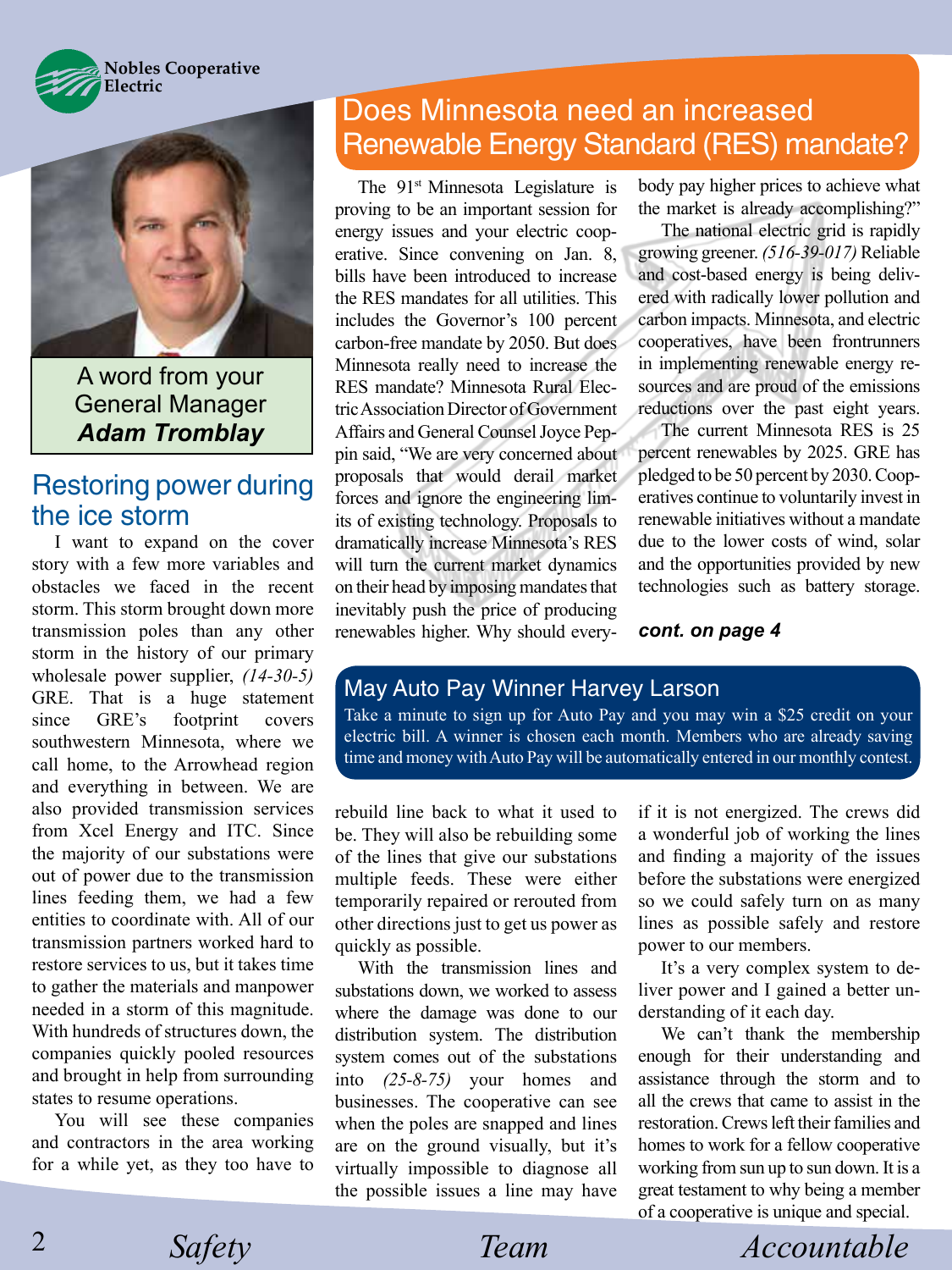# **Powering Up After an Outage**

When the power goes out, we expect it to be restored within a few hours. But when a major storm or natural disaster causes widespread damage, extended outages may result. Our line crews work long, hard hours to restore service safely to the greatest number of consumers in the shortest time possible. Here's what's going on if you find yourself in the dark:

Please note the difference between what the cooperative is responsible for vs. the transmission utility and member.

#### 1. High-Voltage Transmission Lines:

Transmission towers and cables that supply power to transmission substations (and thousands of members) rarely fail. But when damaged, these facilities must be repaired before other parts of the system can operate. These are provided to NCE members from ITC, Great River Energy and Xcel Energy.



### 2. Distribution Substation:

A substation can serve hundreds or thousands of consumers. When a major outage occurs, line crews inspect substations to determine if problems stem from transmission lines feeding into the substation, the substation itself or if problems exist further down the line. NCE owns and maintains.

#### 3. Main Distribution Lines:

If the problem cannot be isolated at a distribution substation, distribution lines are checked. These lines carry power to large groups of consumers in communities or housing developments.<br>NCE owns and maintains.



#### 4. Tap Lines:

If local outages persist, supply lines (also known as tap lines) are inspected. These lines deliver power to transformers, either mounted on poles or placed on pads for underground service, outside businesses, schools and homes. NCE owns and maintains.

#### 5. Individual Homes:

If your home remains without power, the service line between a transformer and your residence may need to be repaired. Always call to report an outage to help line crews isolate local issue. Member owns and needs to call an electrician.

 $\mathbf{H}$ 

 $\mathbf{d}$ 

Ð

Æ

# *Responsive Safety Transparent* 3